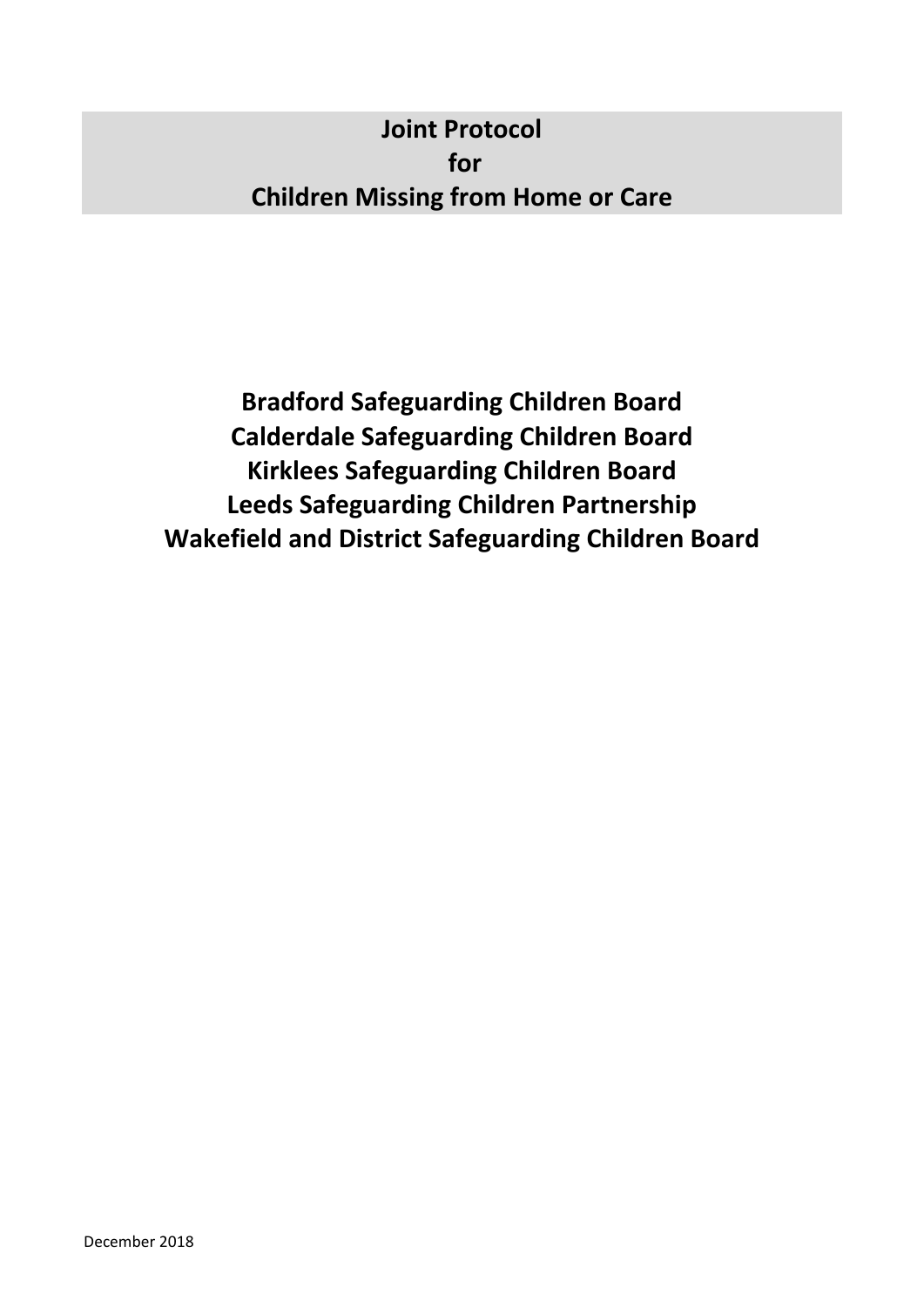#### **Contents**

| Introduction                                                      | $\overline{2}$ |
|-------------------------------------------------------------------|----------------|
| <b>Related Procedures</b>                                         | 3              |
| Definitions                                                       | 4              |
| Responding to a Child who is Absent                               | 4              |
| Reporting a Missing Child to the Police                           | 6              |
| Police Response to a Child Reported Missing                       | 7              |
| Using the Continuum of Risk to Plan the Most Appropriate Response | 8              |
| Police Investigation                                              | 10             |
| Planning for the Child's Return                                   | 11             |
| Police Prevention (Safe and Well) Checks                          | 12             |
| Independent Return Interviews                                     | 13             |
| Children Looked After by the Local Authority                      | 14             |
| Media                                                             | 18             |
| Multi Agency Missing Planning Meeting and Missing Safety Plan     | 18             |
| <b>Additional Local Area Missing Procedures</b>                   | 20             |
|                                                                   |                |

#### **Appendices**

Appendix A - Examples [of Different Types of Absence and Missing Occurrences](https://www.proceduresonline.com/westyorkscb/user_controlled_lcms_area/uploaded_files/Appendix%20A%20Examples%20of%20Different%20Types%20of%20Absence%20and%20Missing%20FINAL.pdf)

Appendix B- [Example Questions that may Help to Establish if a Child is Missing](https://www.proceduresonline.com/westyorkscb/user_controlled_lcms_area/uploaded_files/Appendix%20B%20Example%20Questions%20to%20Help%20Estalish%20if%20a%20child%20is%20missing%20FINAL.pdf)

Appendix C – [Legal Powers and Duties](https://www.proceduresonline.com/westyorkscb/user_controlled_lcms_area/uploaded_files/Appendix%20C%20legal%20powers%20and%20duties%20FINAL.pdf)

Appendix D- [Children Missing in Specific Circumstances](https://www.proceduresonline.com/westyorkscb/user_controlled_lcms_area/uploaded_files/Appendix%20D%20Children%20missing%20in%20specific%20circumstances.pdf)

### **1. Introduction**

This protocol has been produced jointly by Safeguarding Children Partners in Bradford, Calderdale, Kirklees, Leeds and Wakefield.

A document of this nature cannot anticipate every situation, but seeks to set out the overarching principles which should guide any response to a child who is missing from home or care. Individual judgement – based on an assessment of risk - will be needed to determine what action is deemed necessary on a case by case basis to protect the safety of a child or young person.

The reasons why children go missing from home or care are complex and frequently involve a number of 'push' and 'pull' factors which should not be viewed in isolation from a child's daily life experiences. Every absence or missing occurrence should warrant professional attention, and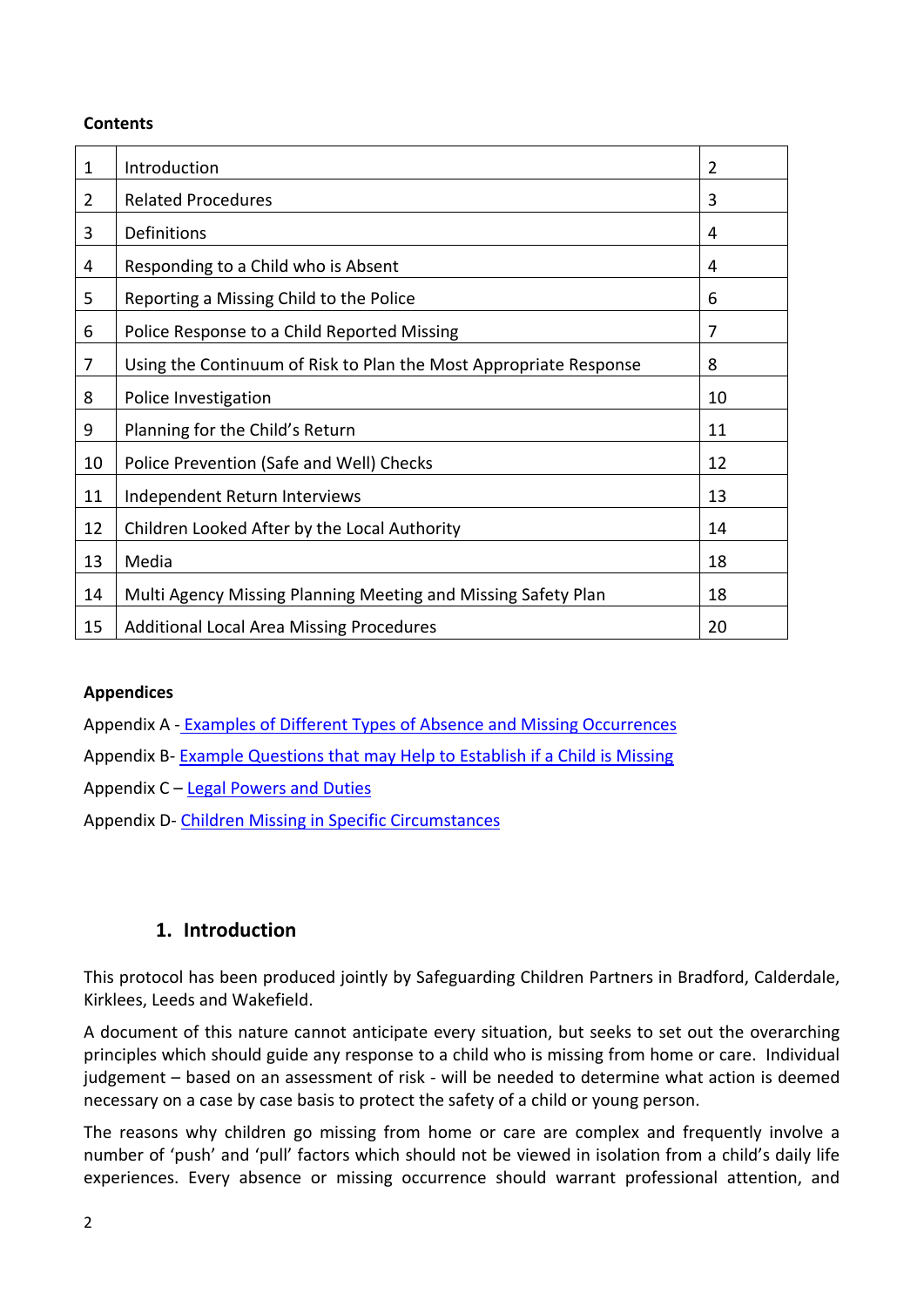practitioners need to offer a consistent and coherent response in order to safeguard children from any risk of harm. **Any missing episode should always be treated as a clear indicator that something is not right in the child's life**.

The following safeguarding principles underline this protocol:

- The safety and welfare of the missing child is paramount;
- Locating and returning the missing child to a safe environment is the main objective;
- Whenever there are concerns that a child who has been, or is missing, has suffered or is likely to suffer, Significant Harm, the [West Yorkshire](http://westyorkscb.proceduresonline.com/chapters/contents.html) Consortium [Safeguarding and Child Protection Procedures](http://westyorkscb.proceduresonline.com/chapters/contents.html) should be followed.

This protocol applies to all children who are absent or go missing, including;

- All children under 18 who go missing from their family home;
- All children in the care of a local authority Children's Home within West Yorkshire;
- All children in the care of a West Yorkshire local authority, placed outside of West Yorkshire with a host authority;
- All children in the care of a West Yorkshire local authority, placed with local authority foster carers;
- All children placed in private establishments or with Independent Fostering Agencies within West Yorkshire, where compliance with this protocol is specified in the contract or placement agreement;
- Children in the care of a responsible local authority who are placed in West Yorkshire (as the host authority); and
- All children admitted to hospitals and mental health units in West Yorkshire.

PLEASE NOTE - Supplementary local area missing children procedures provide specific guidance on actions required by practitioners and should be consulted (where available) alongside this protocol (See, [Additional Local Area Missing Procedures.](http://westyorkscb.proceduresonline.com/chapters/local_resources.html#missing_ch))

### **2. Related Procedures**

[Child Criminal Exploitation](http://westyorkscb.proceduresonline.com/chapters/p_ch_criminal_ex.html) [Child Sexual Exploitation](http://westyorkscb.proceduresonline.com/chapters/p_sg_ch_and_yp.html) [Trafficking and Modern Slavery](http://westyorkscb.proceduresonline.com/chapters/p_safeg_traff_ch.htm) [Forced Marriage](http://westyorkscb.proceduresonline.com/chapters/p_force_marr.html)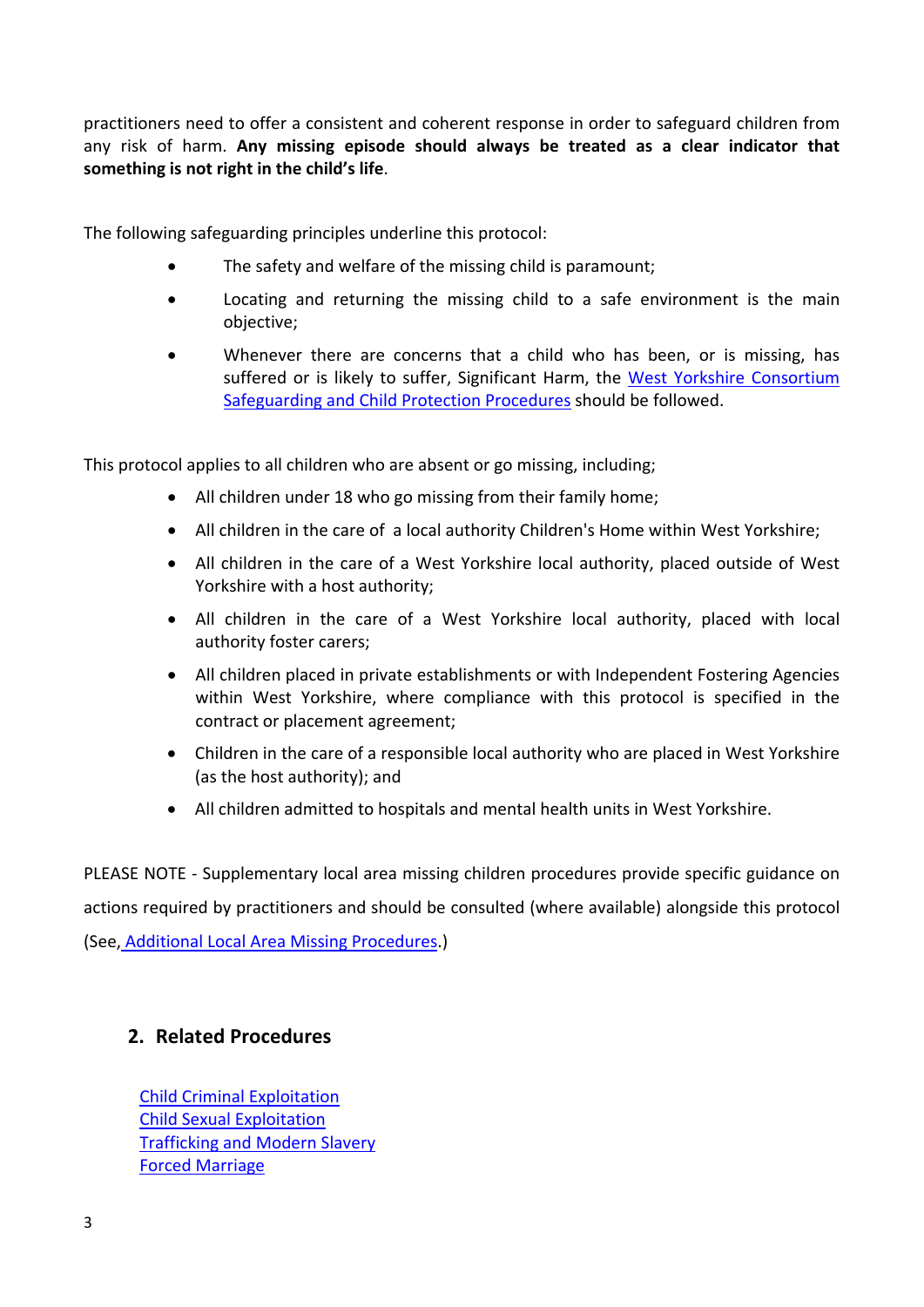[So Called Honour Based Violence](http://westyorkscb.proceduresonline.com/chapters/p_honour_based_violence.html)

[Safeguarding Children and Young People Against Radicalisation](http://westyorkscb.proceduresonline.com/chapters/p_violent_extreme.html) and Violent Extremism [Children Missing from Education \(CME\)](http://westyorkscb.proceduresonline.com/chapters/p_child_miss_edu.html)

And [West Yorkshire Police Missing Person's Policy](https://www.westyorkshire.police.uk/sites/default/files/files/policies/missing_persons_n1.pdf)

### **3. Definitions**

| <b>Child</b>                | Anyone who has not yet reached their 18th birthday.                      |
|-----------------------------|--------------------------------------------------------------------------|
| <b>Missing child</b>        | A child reported as missing to the Police by their family or carers.     |
| <b>Absent Child</b>         | A child not at a place where they are expected or required to be.        |
| <b>Child Looked After</b>   | A child who is looked after by a local authority by reason of a Care     |
|                             | Order, or accommodated under section 20 of the Children Act 1989         |
| Away from                   | A Child Looked After whose whereabouts are known but who is not at       |
| placement without           | their placement or place they are expected to be and the carer has       |
| authorisation               | concerns or the incident has been notified to the local authority or the |
|                             | Police.                                                                  |
| <b>Responsible local</b>    | The local authority that is responsible for a Child Looked After's care  |
| authority                   | and care planning.                                                       |
| <b>Host local authority</b> | The local authority in which a Child Looked After is placed when placed  |
|                             | outside of the responsible local authority's area.                       |
| <b>Absconded</b>            | When a missing child is subject to a court order, such as curfew or bail |
|                             | conditions.                                                              |

**N.B.** For the purposes of this protocol a child who has run away or who is missing will be defined as a missing child when the episode has been reported to the Police.

The Police categories of missing do **NOT** incorporate Children Looked After who are 'away from placement without authorisation'.

## **4. Responding to a Child who is Absent**

*Absent*: *A child not at a place where they are expected or required to be.*

When a child is absent, parents/carers and professionals should consider the child's individual circumstances and any additional vulnerabilities (such as their age, level of understanding, friendships / associations and / or substance misuse).

Periods of absence may involve children staying out longer than agreed, either purposely, accidentally or to test boundaries, and may include:

- Not arriving home at an agreed time;
- Staying out at a known location;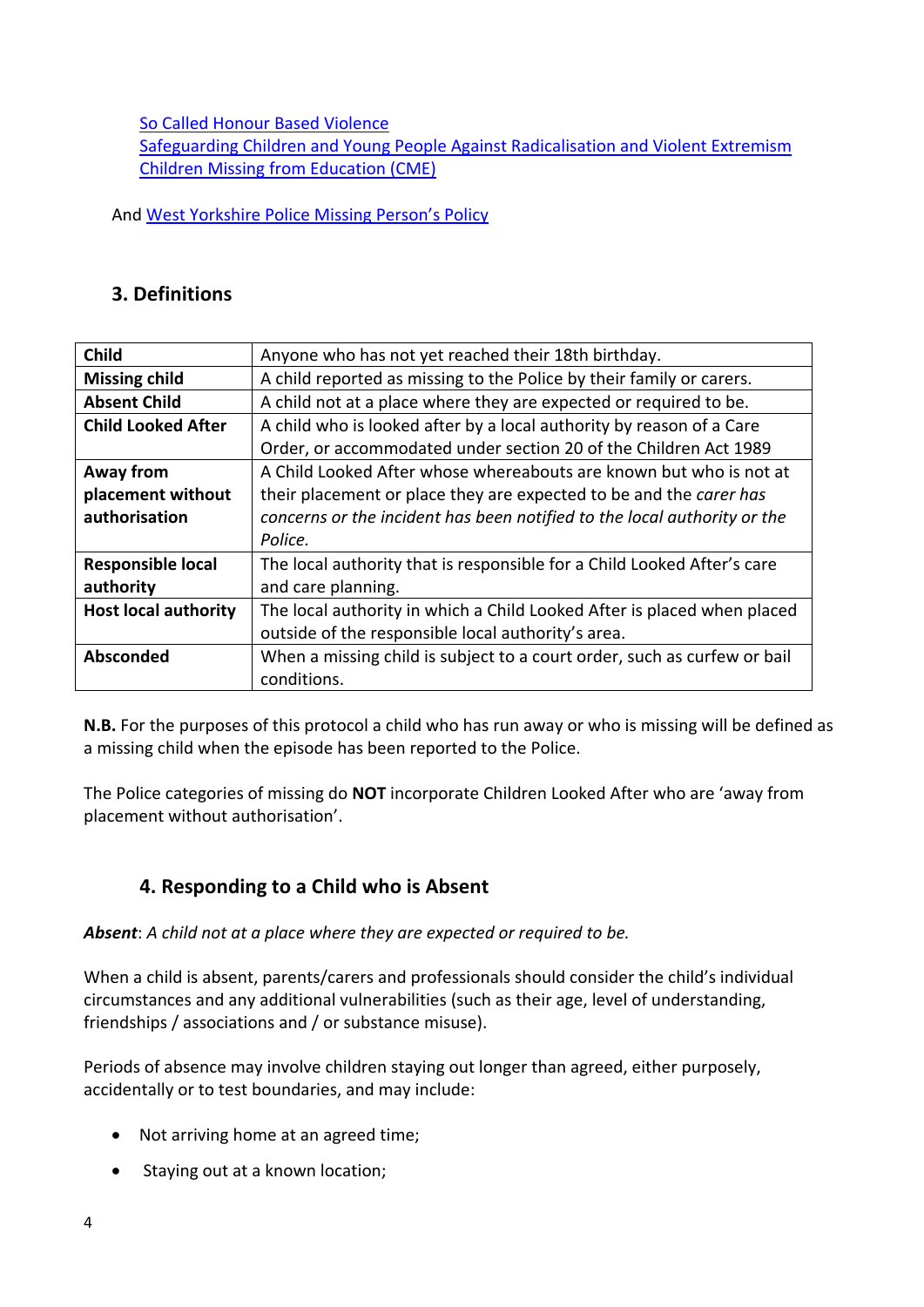- Being with friends;
- Attending a known address;
- Being at the home of family members; and
- Staying out/being with a girlfriend /boyfriend.

In these types of situations it would usually be appropriate to initially consider the child as absent, and at this stage it would not be necessary to report the child as missing to the Police. See [Appendix A Examples of Different Types of Missing and Absence](https://www.proceduresonline.com/westyorkscb/user_controlled_lcms_area/uploaded_files/Appendix%20A%20Examples%20of%20Different%20Types%20of%20Absence%20and%20Missing%20FINAL.pdf) Occurrences and [Appendix B](https://www.proceduresonline.com/westyorkscb/user_controlled_lcms_area/uploaded_files/Appendix%20B%20Example%20Questions%20to%20Help%20Estalish%20if%20a%20child%20is%20missing%20FINAL.pdf)  [Example Questions that might help to Establish if a Child is Missing](https://www.proceduresonline.com/westyorkscb/user_controlled_lcms_area/uploaded_files/Appendix%20B%20Example%20Questions%20to%20Help%20Estalish%20if%20a%20child%20is%20missing%20FINAL.pdf) which can be used to help determine if a child is absent or missing (in which case they should be reported as such to the Police).

When a child is absent, the child's parent/carers (including staff in Children's Homes) should take all reasonable and practical steps to establish the whereabouts of the child confirm their well-being and return them home.

Police assistance to return an absent child home should only be sought if:

- Access to the child is being denied;
- There is evidence to suggest the child is at risk of harm; or
- It is necessary to prevent a breach of the peace.

If the child refuses to return, their parent or carer and /or the child's social worker will need to make a decision about whether to allow the child to temporarily remain at that location. When the child is subject of a Social Care Single Assessment and /or a S47 Child Protection Enquiry, is a Child in Need or subject to a Child Protection Plan or is Looked After, any decision to allow them to remain at an alternative location, and the reasons for this, must be clearly recorded on their electronic record.

If a practitioner involved with the child or family becomes aware that a child is absent they should:

- Establish when the child was last seen and, if they or others have any concerns about the child, they should discuss these with the child's parent/carer. Where there are concerns they must advise the parent to inform the Police and Children's Social Care;
- Inform the child's social worker (or the Children's Social Care Services duty worker) if the child who is absent is subject of a Social Care Single Assessment and /or a S47 Child Protection Enquiry, a Child in Need or Child Protection Plan or is Looked After; and
- Make a record of their actions.

If Children's Social Care Services or Early Help Services are already involved with the child, the social worker / team responsible for the child will: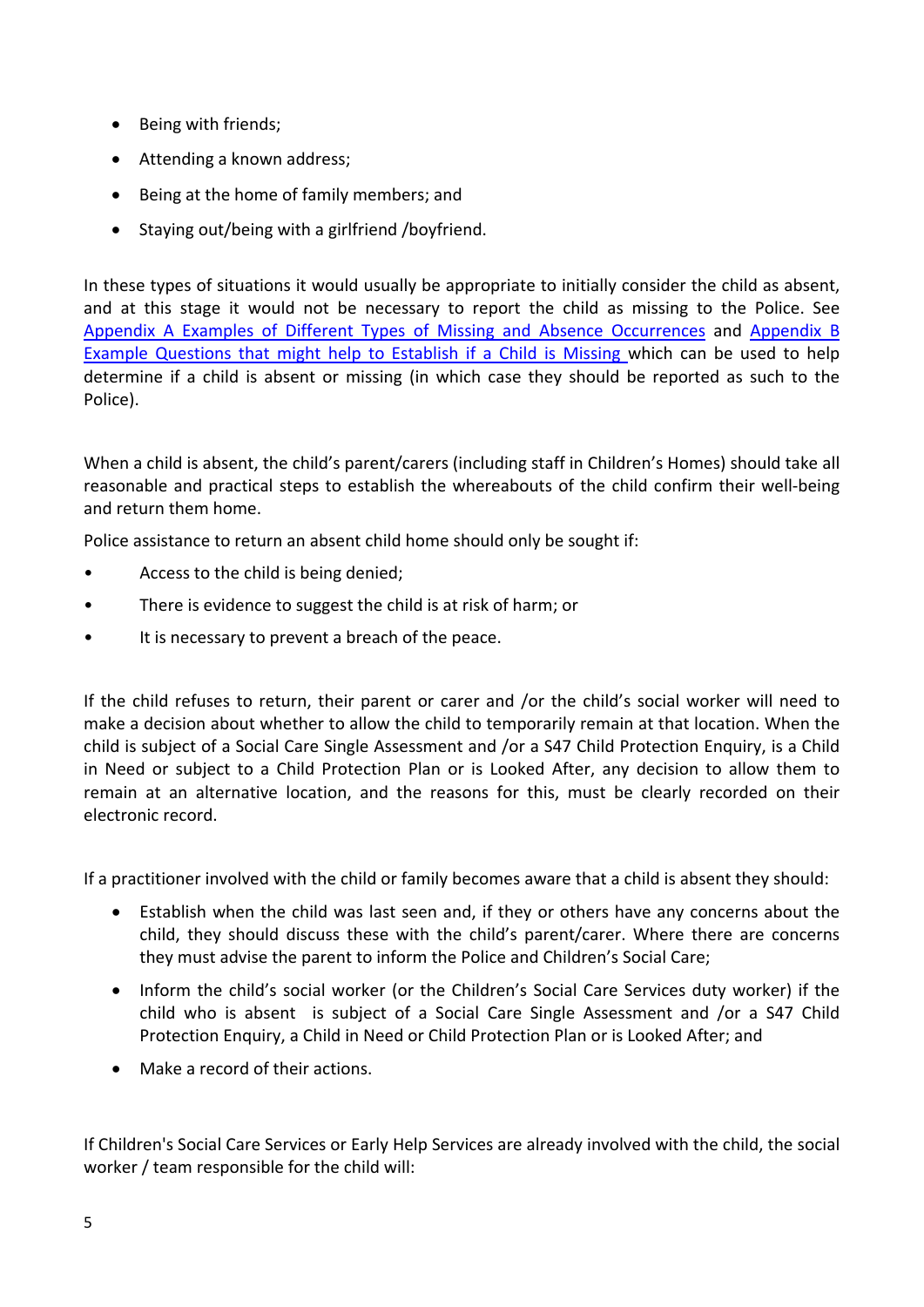- Inform the child's parents / carers and other local agencies who know the child;
- Inform all practitioners involved with the child's plan;
- Ensure that the absent episode is recorded on the child's electronic file.

All practitioners should keep a log showing the dates and times of any contact / attempted contact with the child, the child's response (or lack of), an indication of the assessed risk and a review period of the absence.

## **5. Reporting a Missing Child to the Police**

*Missing*: *A child whose whereabouts cannot be established and who has been reported to the Police as missing. They will be considered as missing until located and their well-being or otherwise is confirmed.*

See also [Appendix A Examples of Different Types of Missing and Absence](https://www.proceduresonline.com/westyorkscb/user_controlled_lcms_area/uploaded_files/Appendix%20A%20Examples%20of%20Different%20Types%20of%20Absence%20and%20Missing%20FINAL.pdf) Occurrences and [Appendix B Example Questions that might help to establish if a child is missing](https://www.proceduresonline.com/westyorkscb/user_controlled_lcms_area/uploaded_files/Appendix%20B%20Example%20Questions%20to%20Help%20Estalish%20if%20a%20child%20is%20missing%20FINAL.pdf) which can be used to help determine if a child is missing and should, therefore, be reported to the Police.

When a child is reported as missing, the Police will request the following information to assess the level of risk (if any) the child is likely to face:

- Name and gender of the child (including all names and aliases), their date of birth and age;
- Description of the child and their clothing;
- The child's home address (and, if different, the child's family home address);
- The location the child is missing from, and details of when the child was last seen and the details of the person who last saw them;
- Whether this is this out of character, and if they have been missing before, if so, how often, and what were the circumstances?\*;
- Circumstances of the missing episode, including any signs of pre-planning (have they taken any money, clothing? Did they tell anyone they intended to leave?);
- Whether the child has any illnesses or takes any medication; Whether they have mental health problems and /or if there are concerns for the child's emotional well-being;
- If the child has any issues with alcohol/drug misuse, and/or if the child has recently received any unexplained items or money;
- The child's mobile phone number;
- If any contact has been made been made with the child:
- Details of the child's social media profiles;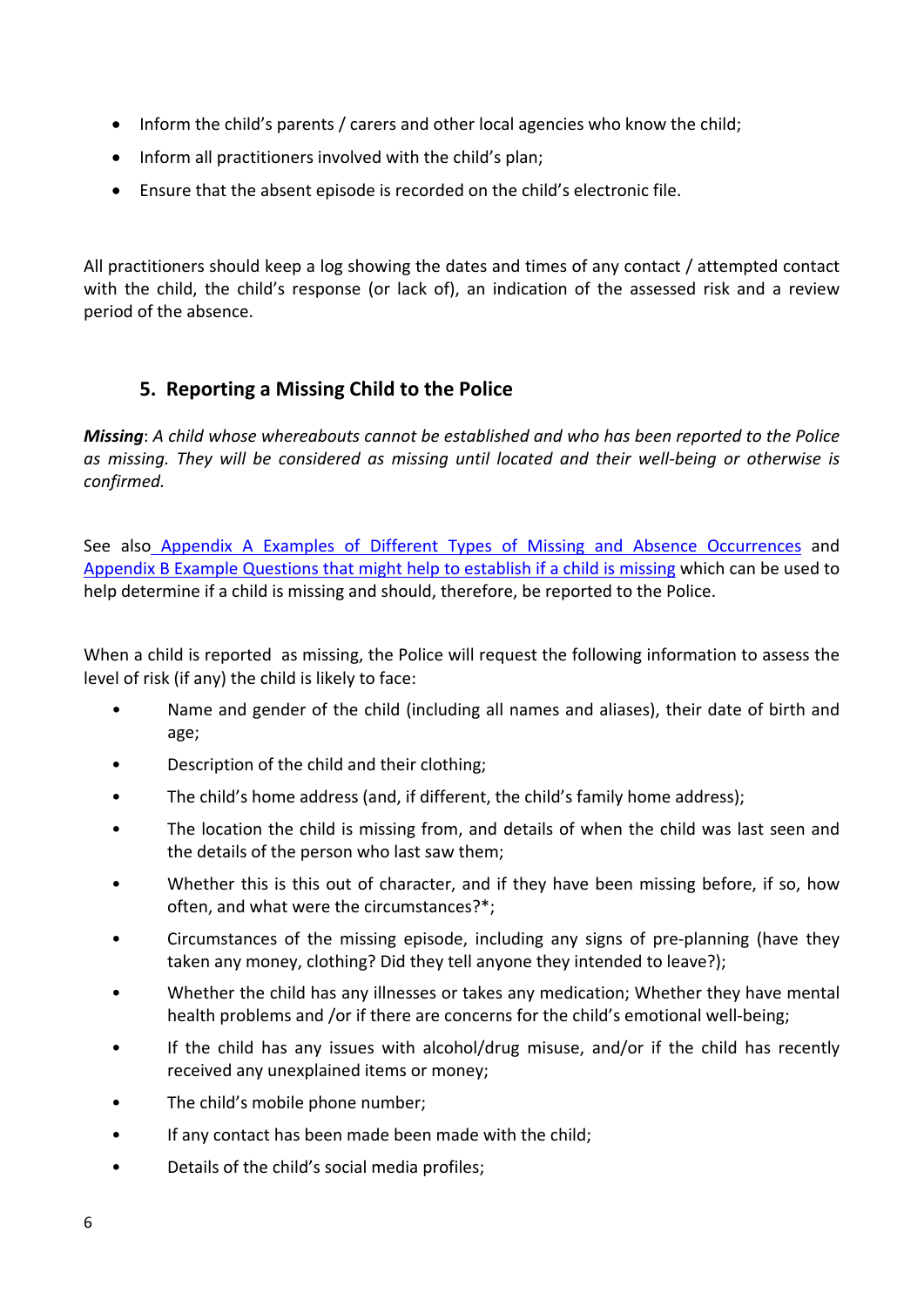- Locations where the child may have gone, including places where they normally go, any places where they have been found previously, and details of any friends and associates they may be with;
- Name, address and telephone number of the reporting person and their relationship to the child; and
- Summary of all actions already undertaken to locate the child.

\*The fact that a vulnerable child has a history of going missing (including any occurrences of absence) does **not** mitigate risk, and each report of missing will be considered in its own right.

### **6. Police Response to a Child Reported Missing**

West Yorkshire Police will respond to reports of missing children using a nationally agreed continuum of risk ranging from 'no apparent risk (absent)' through to high-risk cases that require immediate, intensive action.



To establish the child's vulnerability, assess the level of risk, and determine an appropriate response the Police will seek to explore the following;

- The child's level of vulnerability (including any learning difficulties);
- Whether the child is a risk to others;
- The child's physical vulnerability.

And any concerns relating to:

• The child being a victim of a serious crime;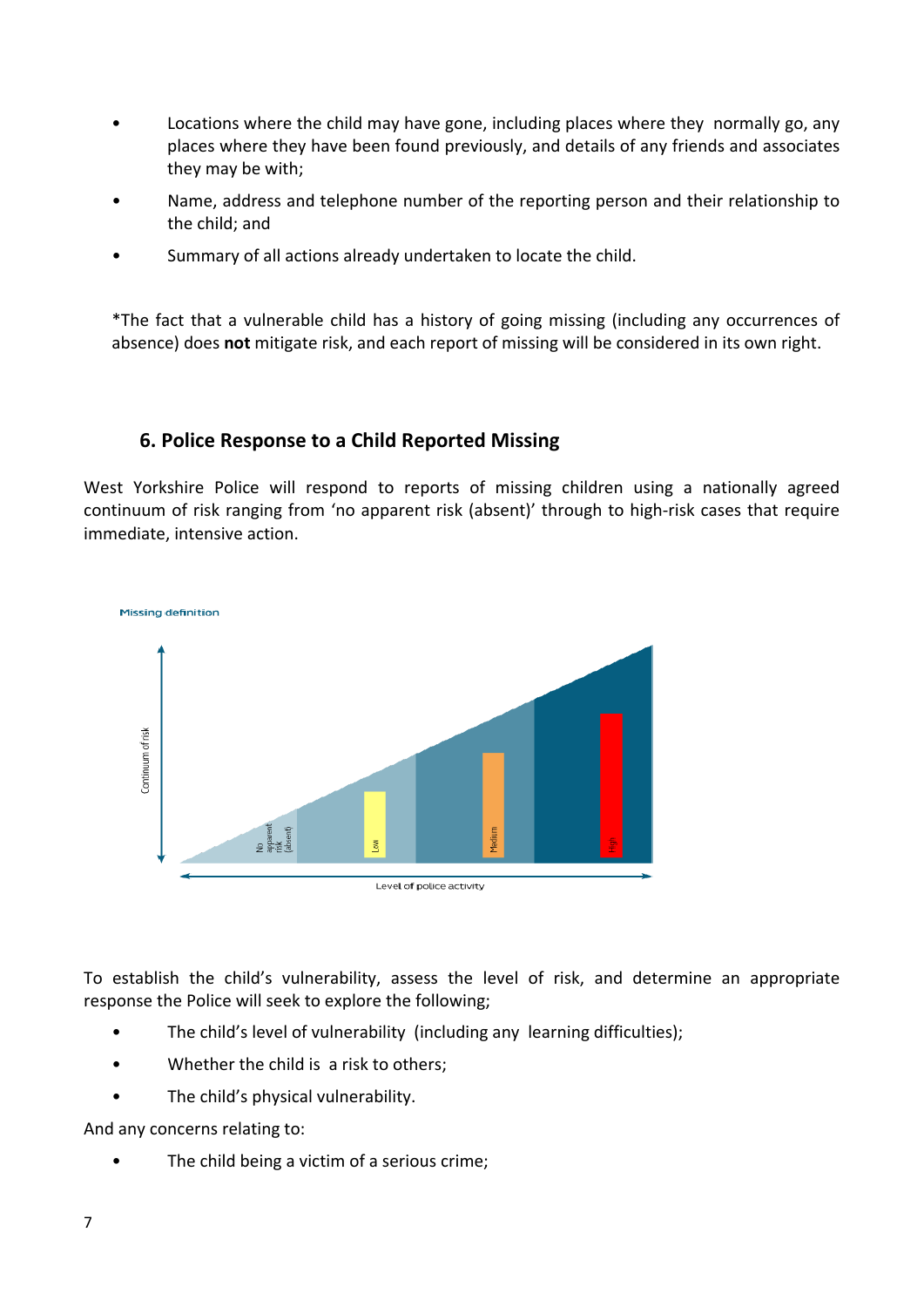- The child being involved in any recent arguments or disagreements;
- The child having been the victim of a recent violent, domestic, homophobic or racist incident;
- Self harm;
- Bullying;
- Sexual Exploitation, Criminal Exploitation, Modern Day Slavery / Trafficking, so called Honour Based Violence, Forced Marriage, Female Genital Mutilation or Stalking.
- Whether the child is likely to visit someone who may be violent, sexually abusive, is known to pose a risk to children or likely to supply them with drugs or alcohol.

## **7. Using the Continuum of Risk to Plan the Most Appropriate Response**

Following the initial enquiries, the child's level of assessed risk and vulnerability will be determined and the Police will respond according to where the missing child is placed on the continuum of risk. It is therefore important that the person reporting the child as missing shares all the relevant information, and any concerns they may have for the child.

*Missing Children at 'No Apparent Risk'* – this is where, based on the information available, the Police conclude that in relation to a child reported as 'Missing' there is no apparent risk of harm to either the child or the public.

Where a child's whereabouts are not known and they are not at a place where they are expected or required to be, but are not assessed as likely to suffer or cause harm, West Yorkshire Police will make a record of the missing report and agree a course of action with the parent/carer/practitioner who reported the child as missing.

A missing child who is assessed as being at No Apparent Risk must be kept under regular review by the appropriate carer. If the child does not return as expected, or is not located, and/or the risk to the child is believed to have increased, the parent or carer should notify the Police without delay.

The Police will set a review time to reassess the categorisation of No Apparent Risk of at least every 8 hours, up to a maximum of 18 hours from the point of the child being reported as missing. If the child has not returned or been located after 18 hours they will be circulated immediately as a missing person.

It is the responsibility of the parent/ carer to make arrangements for the child to return to their home.

If a child has an allocated local authority social worker, the period of missing at 'No Apparent Risk' should be clearly recorded on the child's electronic case file.

**Please note** - Children assessed as at risk of Child Sexual Exploitation or abuse (whether already flagged on the Police database or not and children assessed as at risk due to other vulnerabilities including mental ill health, Forced Marriage, so called Honour Based Violence, Trafficking / Modern Day Slavery, Female Genital Mutilation and Criminal Exploitation, should **not** be responded to by the Police as at 'No Apparent Risk', when reported as missing from home or care.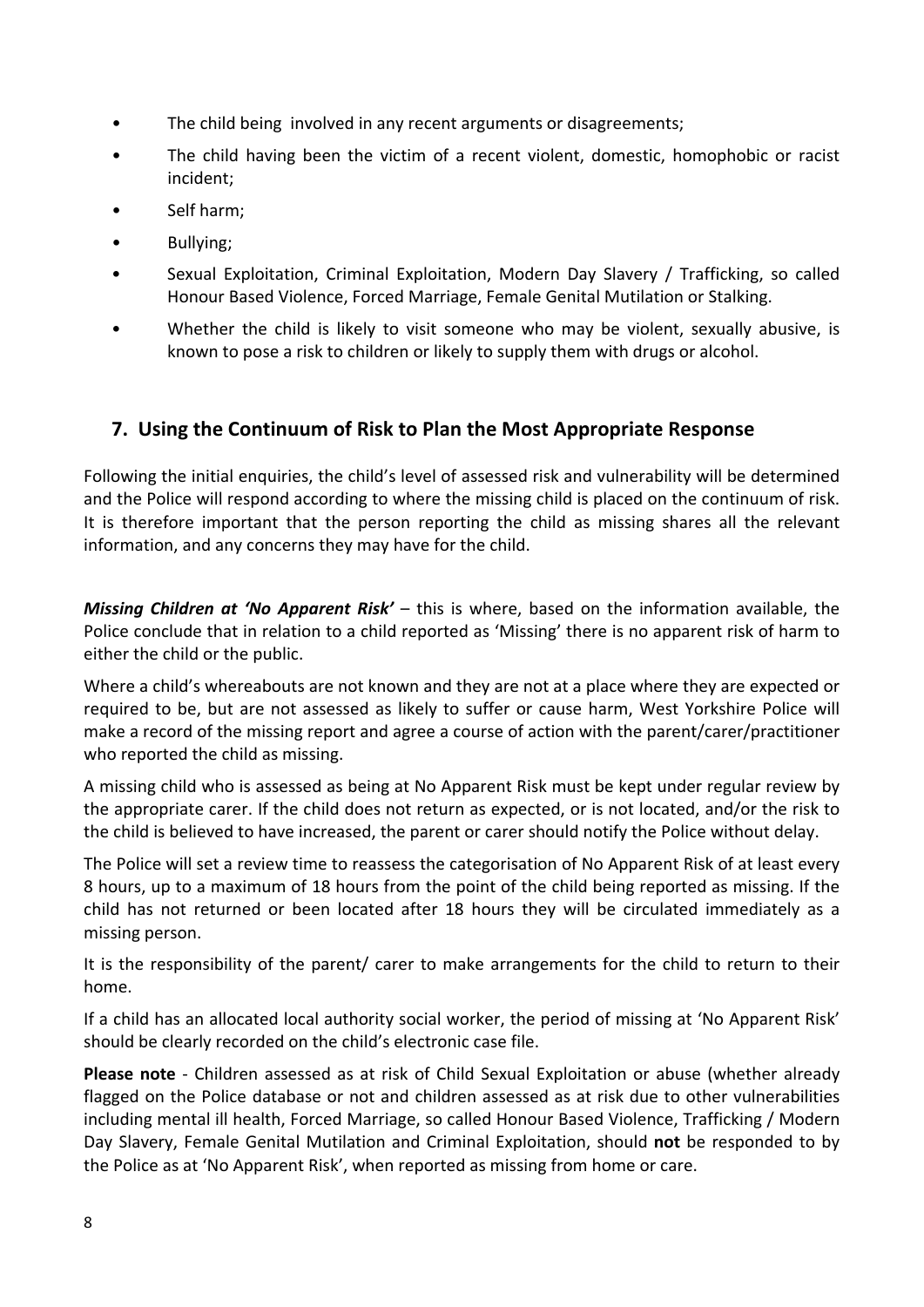#### *Low, Medium and High Risk Missing Children*

| Low Risk:                    | A child is assessed to be missing, but any risk of harm to the child or the public is<br>assessed as possible but minimal.                                                                                                        |
|------------------------------|-----------------------------------------------------------------------------------------------------------------------------------------------------------------------------------------------------------------------------------|
|                              | Proportionate enquiries will be undertaken by the Police to ensure that the child<br>has not come to harm                                                                                                                         |
| <b>Medium</b><br><b>Risk</b> | The risk of harm to the child or the public is assessed as likely but not serious.<br>This category requires an active and measured response by the Police and other                                                              |
|                              | agencies in order to trace the missing child and support the person reporting.                                                                                                                                                    |
|                              | All children reported as missing who have a flag on the Police system identifying<br>them as at risk of Child Sexual Exploitation, will be responded, at a minimum as<br>medium risk, unless there are exceptional circumstances. |
|                              | Children identified as at medium risk will receive a priority response from the<br>Police.                                                                                                                                        |
| <b>High Risk</b>             | The risk of serious harm to the child or the public is assessed as very likely.                                                                                                                                                   |
|                              | This category almost always requires the immediate deployment of Police<br>resources, with action only being delayed in exceptional circumstances.                                                                                |
|                              | There should be a press/media strategy and close contact with partner agencies.<br>Children's Social Care Services will be notified immediately.                                                                                  |
|                              | Support for the child's family will be put in place where appropriate.                                                                                                                                                            |
|                              | Children classified as high risk missing will receive a 'critical incident' response<br>from the Police.                                                                                                                          |

#### *Police Officer Attending*

If the Police assess a child is missing and there is concern for the child and/or others, they will attend to take a missing person report and investigate in accordance with the assessed level of risk and vulnerability.

The police officer attending will:

- Take details of all the enquiries conducted so far;
- Request a photograph of the missing child;
- Make all necessary enquiries at the scene to locate the missing child, including undertaking a thorough search of the premises;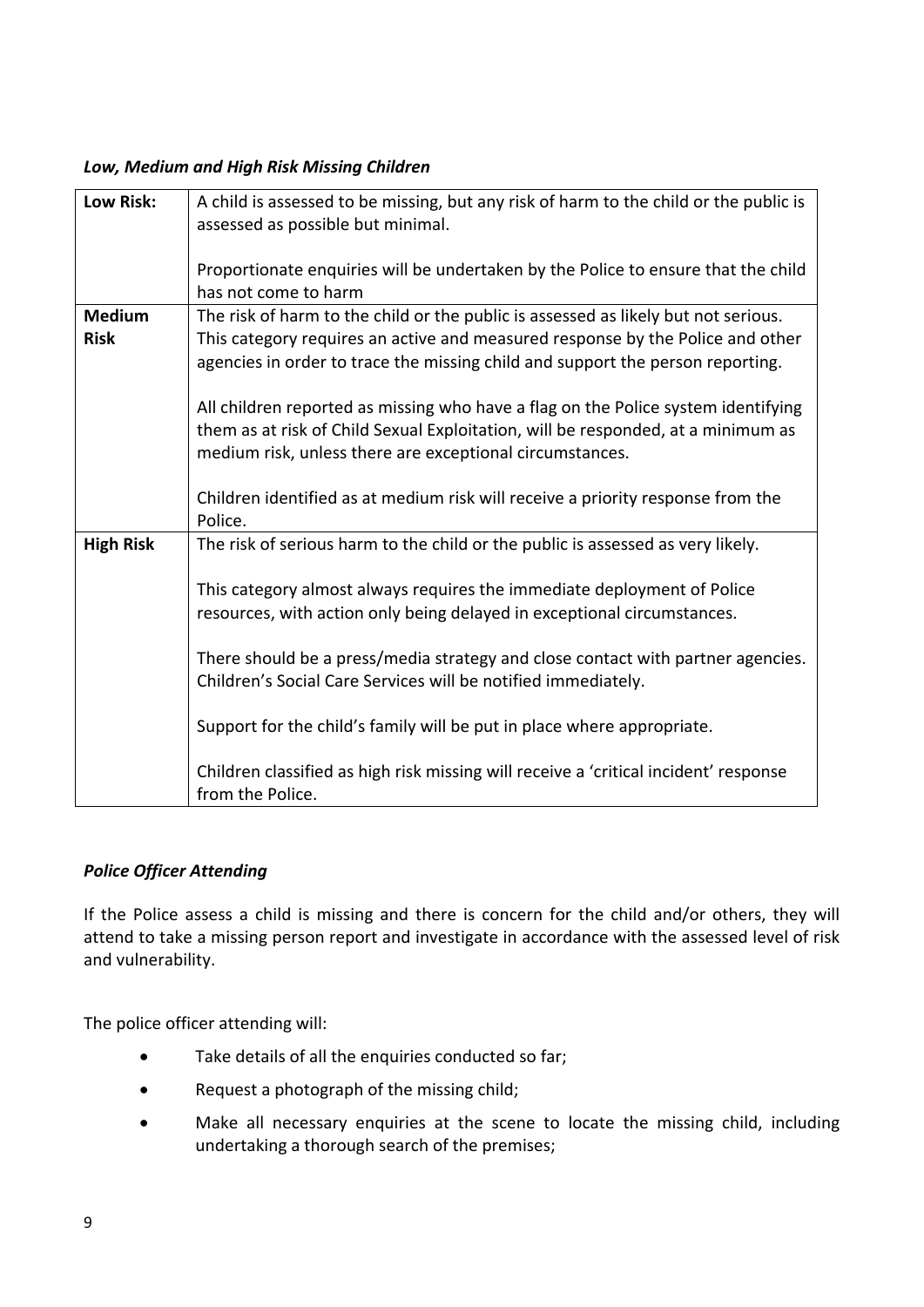- Ensure during any search of premises that they also search for items which will assist subsequent enquiries or inform the Risk Assessment, e.g. suicide notes, diaries, and mobile phones;
- Gather information relating to any Police flags, reporting strategies, Missing Action Plans, and /or Risk Assessments to help determine whether the child is at risk of Child Sexual and/or Criminal Exploitation, Trafficking / Modern Day Slavery, Forced Marriage, So Called Honour Based Violence, or Female Genital Mutilation and to establish if an immediate investigation is required; and
- Provide the reporting person and other significant individuals with details on who to contact should they require an update from the Police.

## **8. Police Investigation**

If a child is not located as a result of the initial enquiries, the police officer will create a missing person occurrence record on the Police computer system and a formal investigation will commence.

The police will continuously review any missing from home report in line with the [West Yorkshire](https://www.westyorkshire.police.uk/sites/default/files/files/policies/missing_persons_n1.pdf)  [Police Missing Person's policy](https://www.westyorkshire.police.uk/sites/default/files/files/policies/missing_persons_n1.pdf)

Parents / carers, practitioners and all relevant agencies will be expected to help the Police to find the child and to work co-operatively with the Police during any investigation.

If a missing child has not returned within 72 hours of the Police receiving the initial report, the case details will be submitted by the District Safeguarding Unit to the UK Missing Persons Bureau within 12 hours.

#### *Cross border investigations*

When a child is reported as missing to West Yorkshire Police, the responsibility for the report and enquires to locate the missing child will ordinarily lie with the Police district in which the report was originally received.

However, where it becomes apparent that the missing child has left that area and is now likely to be in a different force or district area , then the 'ownership' of the report and enquiries may be transferred from one district area to another within West Yorkshire Police or to another Police force.

In respect of Children Looked After, the home / responsible local authority retains legal responsibility for the child and therefore the Police force responsible for any enquiries to locate the child, should liaise with both the child's home / responsible local authority Children's Social Care Services, as well as the host local authority.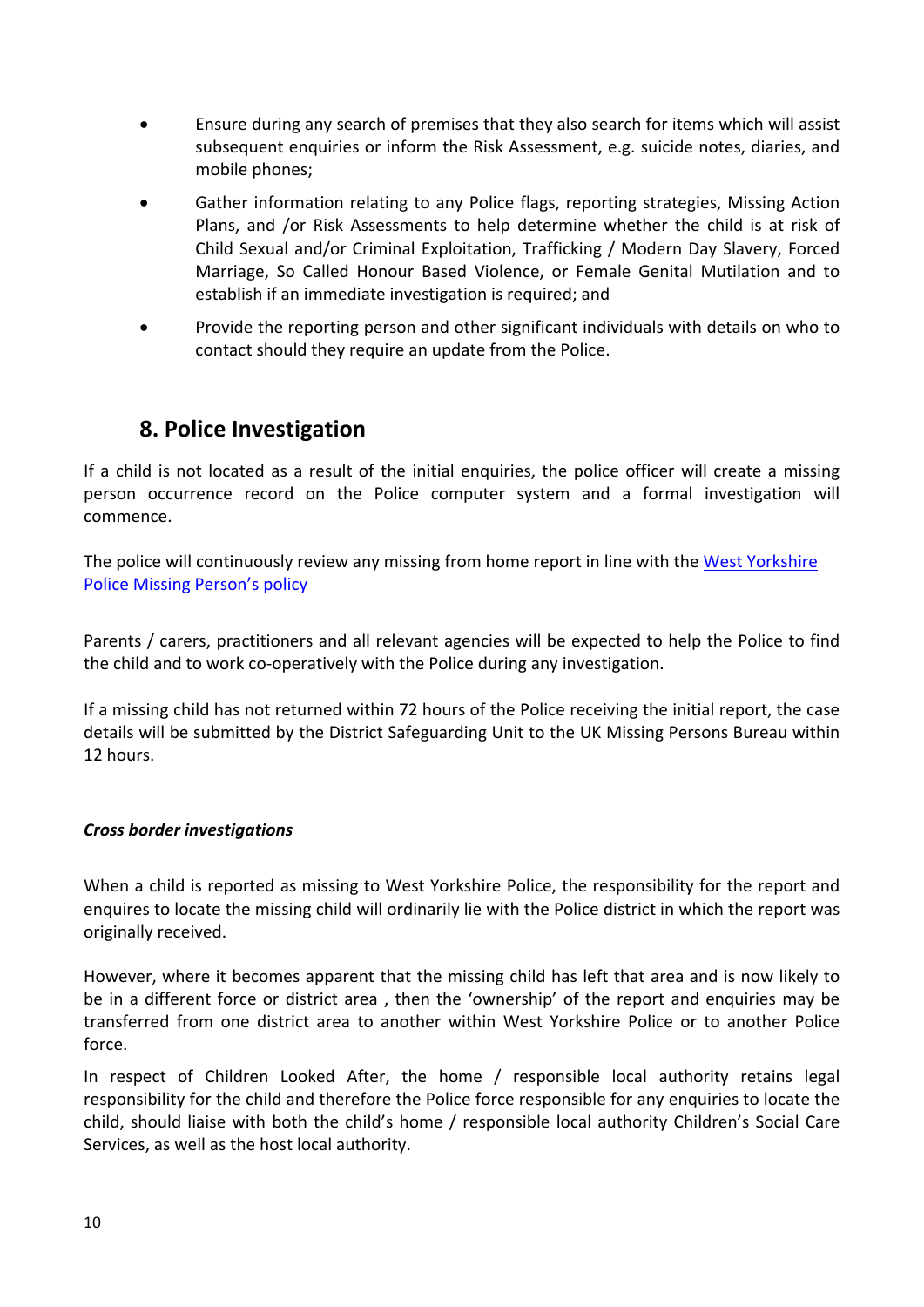### *Police Referrals*

The Police will make a referral to Children's Social Care Services when a child who has been missing from home has been located by the Police and;

- The child is a 'repeat missing person'(i.e. they have been reported as missing 3 times in a rolling 90 day period);
- The child has experienced, or is likely to experience Significant Harm; or
- The parent or carer appears unable or unwilling to work to meet the needs of a child that has gone missing.

#### *Children Missing Long Term*

A long term missing child is defined by West Yorkshire Police as a child who has been missing in excess of 28 days. All children missing long term will remain subject to Police review.

## **9. Planning for the Child's Return**

From the moment a child is reported as missing, parents /carers, social workers, and the Police should start planning for when they are found.

Planning for a child's return is extremely important, especially in relation to children who go repeatedly missing and / or those who are assessed as high risk. This planning may include identifying suitable alternative short term accommodation for the child. It is important that if alternative accommodation is required, that this is risk assessed and meets the child's needs. Children must not be placed in accommodation that leaves them vulnerable.

Consideration should be given as to who will support the child once they have been found / returned and to who is the most appropriate person to conduct an Independent Return Interview with the child.

When the child returns or is located, all individuals who were notified of the child's absence should be advised without delay so that they can support the child (and their family / carers).

The child's parents or carers are responsible for recovering and returning a child to their home. If the child has an allocated social worker, they may be in a position to support returning the child home safely.

The parent or carer should only request Police assistance to recover a child if;

- The parent / carer is prevented from obtaining access to the child;
- There is evidence to suggest that the child is at immediate risk of serious harm; or
- This is necessary to prevent a breach of the peace due to a threat of violence or disorder.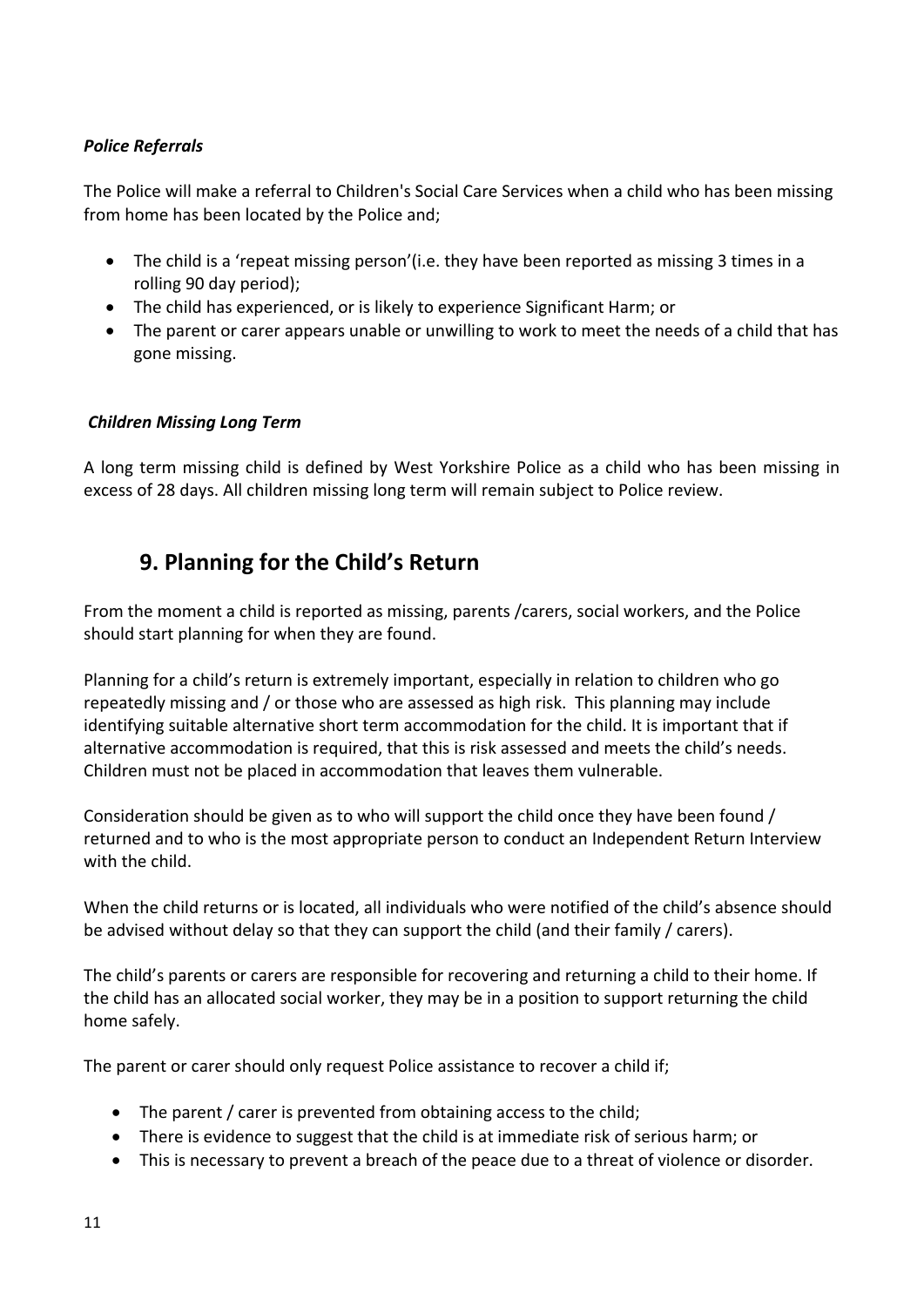If the Police locate a child they should not leave them at a location where they are likely to be exposed to a risk of harm or at a location where they are likely to go missing from again.

If the Police are considering leaving a child at an address to be collected by the local authority, they must contact Children's Social Care Services to ensure that any known risk factors are shared and taken into account.

On occasions the Police may need to consider returning the child direct to their home or consider taking the child to a local Police Station after confirming a collection time with a parent / carer or the local authority.

Children should not be returned to the place they ran away from until their safety is fully evaluated. If there are concerns that to do so would place a child at risk of Significant Harm, a referral must be made to Children's Social Care Services. The Police may consider the use of Police powers of protection to ensure the safety of the child until Section 47 Enquiries are commenced by the local authority, and /or a coordinated plan of intervention is agreed.

If there is any suggestion that a child has been the victim or perpetrator of crime, consideration must be given to the securing of evidence including forensic examination.

Where an allegation of physical or sexual abuse is made or becomes evident, the [West Yorkshire](http://westyorkscb.proceduresonline.com/chapters/contents.html)  [Consortium Safeguarding and](http://westyorkscb.proceduresonline.com/chapters/contents.html) Children Procedures must be followed.

## **10. Police Prevention (Safe and Well) Checks**

A police officer must visit a child within 4 hours of their return to conduct a Prevention (also known as Safe and Well) Check, unless the child:

- Was returned or was found by the carer before initial Police attendance;
- Is a mental health patient;
- Is in the care of the local authority and a prior Prevention Check strategy has been agreed between the Police district Missing Person Co-ordinator and Children's Social Care Services; or
- It is considered in the circumstances more appropriate to make a mutually convenient appointment.

The purpose of a Police Prevention Check is to seek to establish;

- That the child is safe and well;
- Why the child went missing (considering the push and pull factors as well as possible triggers);
- What the child did when they were missing, including, where they went and who they were with;
- If any offences were committed against or by the missing child;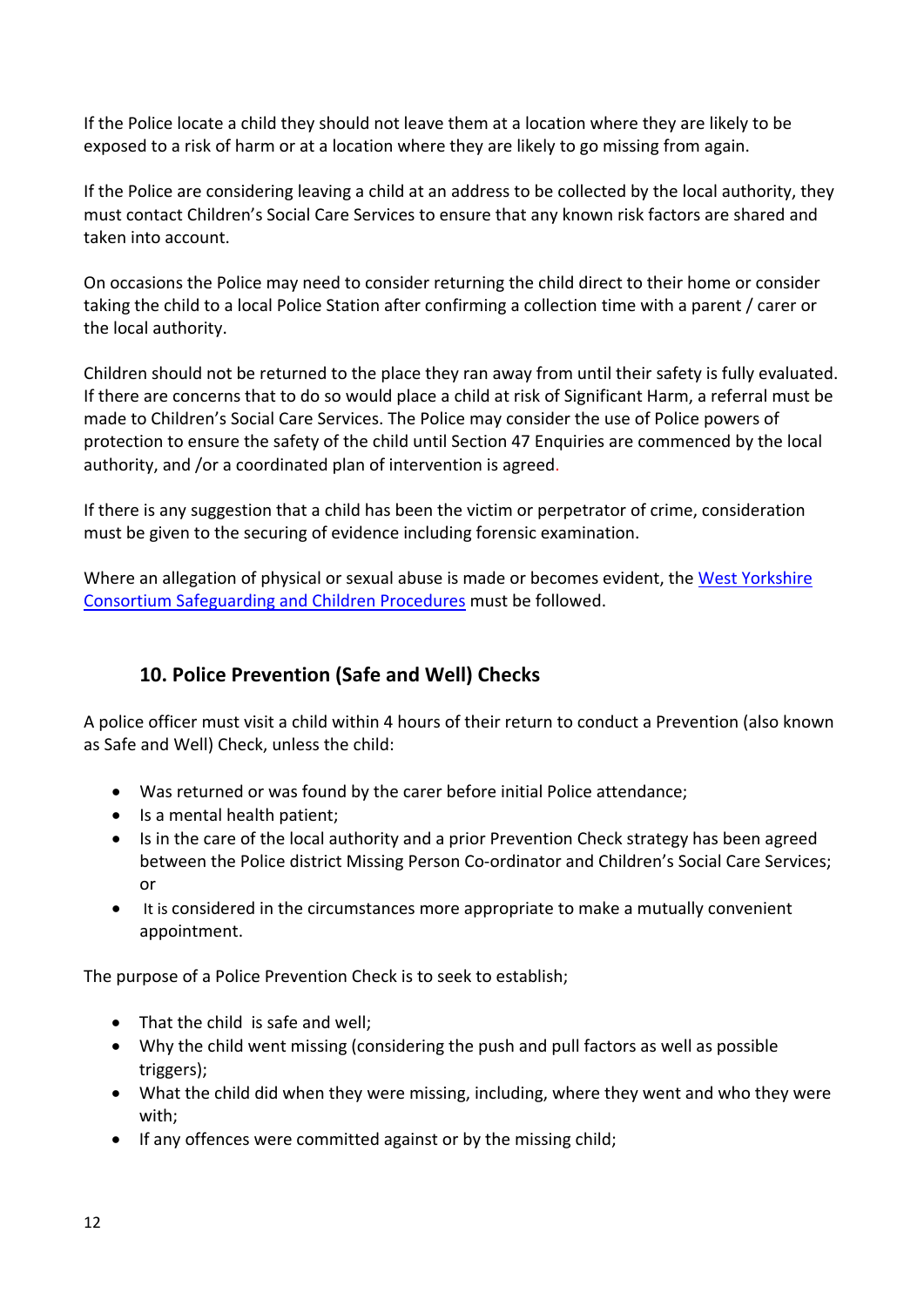- The child's demeanour (e.g. sad, defiant, unconcerned or relaxed) and appearance (e.g. clean, dirty, hungry, torn clothes or in possession of new clothing/possessions);
- What action is required to help prevent the child going missing again? This may include, exploring with the child positive alternative options to going 'missing', so that if a similar situation arises the child can consider what alternative action they might take, and where they could get support from.

Unless the Police district Missing Person Co-ordinator and the local authority have an agreed an alternative strategy, a Prevention Check *must alway***s** be conducted with a Child Looked After, no matter how many times they have been missing before.

If a child does not engage in a Prevention Check, it is important for the Police to record the child's manner, their physical appearance and any other relevant information.

The Police must record details of the Prevention Check and share them with the relevant local authority.

## **11. Independent Return Interviews**

When a child is found or returns, they should be offered an Independent Return Interview, in accordance with procedures in each local area.

An Independent Return Interview provides the opportunity to identify and understand any risk or vulnerability the child might be experiencing, discuss the child's needs and explore alternative strategies to help prevent further missing occurrences. It can also determine if any referrals for services are required.

The interview should be initiated and, where possible, completed within 72 hours of the child returning to their home or care setting and be held in a neutral place, where the child feels safe and undertaken by someone independent of the child's family, placement, or care; unless the child requests or indicates they would prefer the interview with someone they are familiar with.

Return interviews should explore the push and pull factors as well as any risk and vulnerability factors. This should include exploring with the child;

- Whether they have been hurt or harmed ;
- Any concerns around Sexual Exploitation, Trafficking, Modern Day Slavery, Forced Marriage, so called Honour Based Violence and /or Female Genital Mutilation;
- Any offending behaviour (including Criminal Exploitation) and /or substance misuse;
- Whether the child has had any contact with people who could be considered as a risk to children;
- The frequency of the child's missing episodes;
- Any on-going risk or vulnerability factors that may impact on the child going missing again; and
- Any risk or vulnerability factors the child may be experiencing at home or in their placement or in their education and social settings.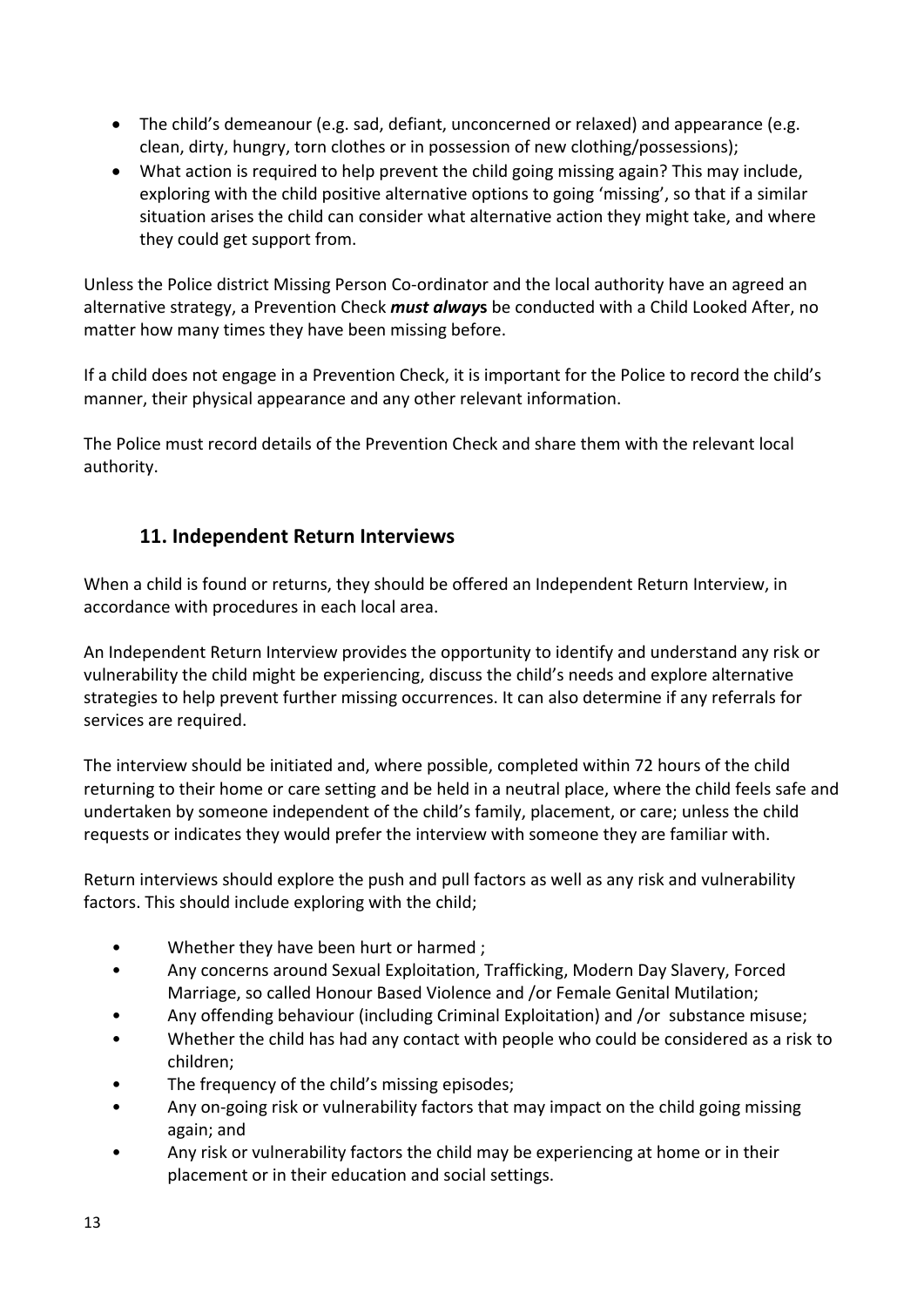The interviewer needs to;

- Help the child feel safe and understand that they have options to prevent repeat instances of them running /staying away;
- Provide the child with information on how to they can stay safe if they choose to run /stay away again, including helpline numbers; and
- Undertake an assessment of whether a child might run /stay away again.

Although Independent Return Interviews provide children with an opportunity to speak in confidence about why they went missing, if the child shares information which suggests that they or another child or vulnerable adult are at risk of significant harm this will be shared with Children's Social Care / the Police. At the start of the interview the child must be helped to understand what types of information might be shared with other agencies and why.

If a child chooses not to engage with the Independent Return Interview, the professional / agency responsible for conducting the interview should offer the child's parents /carers the opportunity to provide any relevant information.

If the child has an allocated local authority social worker, details of the Independent Return Interview should be recorded and retained on the child's electronic file.

When a child has been reported as missing on 2 or more occasions, the local authority should refer to previous Prevention Checks and Independent Return Interviews to inform a discussion with the child and /or their parents /carers.

# **12. Children Looked After by the Local Authority**

Placement planning for every Child Looked After must include consideration of the likelihood of them going missing, and any associated risks and vulnerabilities. This information should then be used to inform an agreement with the placement provider about how to respond if the child is absent, missing or 'away from placement without authorisation'.

The child's social worker has responsibility for ensuring that an assessment of risk is completed when a child is accommodated.

The Missing Risk Assessment and any Missing Strategy documents should be reviewed as part of the Looked After reviewing processes.

A Missing Risk Assessment for a Child Looked After should address:

| Prevention | Considerations:                                                                                                                                        |
|------------|--------------------------------------------------------------------------------------------------------------------------------------------------------|
| planning   | Has the child been absent, missing or 'away from placement without<br>authorisation' before and if so, what is the pattern of previous<br>occurrences? |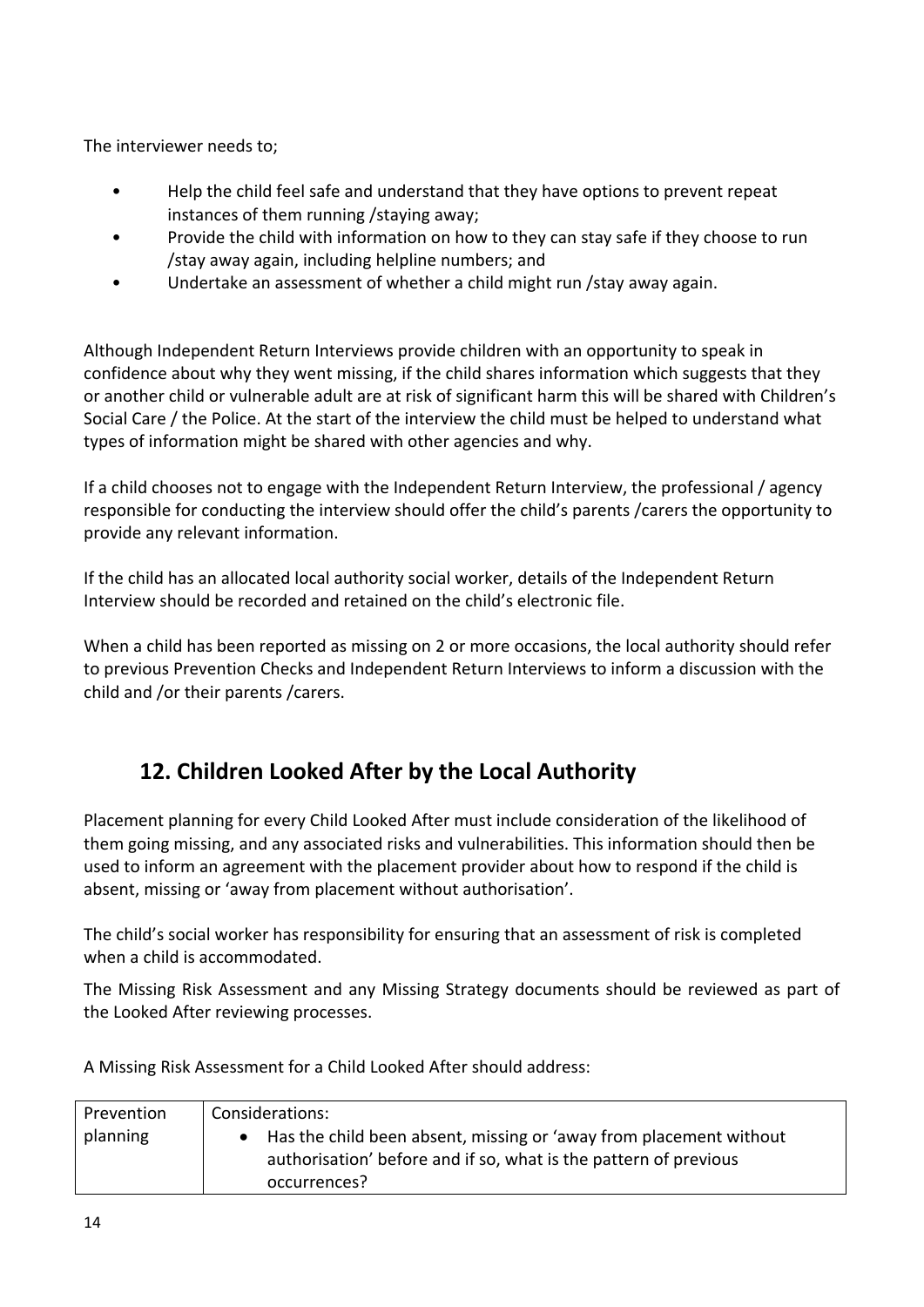|                | What factors or potential incidents act as trigger events?                                |
|----------------|-------------------------------------------------------------------------------------------|
|                | Are there are any other circumstances, behaviours or indicators that may<br>$\bullet$     |
|                | influence a child to be absent, missing or away from placement without                    |
|                | authorisation in the future?                                                              |
|                | Who will raise the child's awareness of the risks of running / staying away?<br>$\bullet$ |
|                | Who will provide guidance to carers on what they should do to help                        |
|                | prevent the child running or staying away?                                                |
|                | Carers / Placement Providers should:                                                      |
|                | Be clear about any persons or addresses that the child should not be                      |
|                | having any direct contact with or visiting, with the child and the carer(s).              |
|                | Ensure that the child is aware of what action will be taken by the carers,<br>$\bullet$   |
|                | the local authority and the Police if they go absent, missing or are away                 |
|                | from placement without authorisation.                                                     |
| Risk and       | Whether the child is likely to:                                                           |
|                | Likely to visit a person or people known to be a risk to children;<br>$\bullet$           |
| Vulnerability  | At risk of Child Sexual Exploitation, Criminal Exploitation, interpersonal<br>$\bullet$   |
|                | abuse /violence, Trafficking / Modern Day Slavery, so called Honour Based                 |
|                | Violence, FGM, Forced Marriage, bullying, self-harm?                                      |
|                | Likely to misuse substances and/or become involved in offending                           |
|                | behaviour?                                                                                |
|                | Sleep / visit / stay in risky places?                                                     |
| <b>Actions</b> | Who needs to be contacted when the child's whereabouts is unknown and<br>$\bullet$        |
|                | contact cannot be made?                                                                   |
|                | Which addresses need to be visited and by who?                                            |
|                | Which places the child is known to visit should be checked? How and by<br>$\bullet$       |
|                | who?                                                                                      |
|                | What actions are expected of the child to stay in contact /keep the carer                 |
|                | informed of their whereabouts                                                             |
|                | When should the Police be contacted?                                                      |

Two recent digital photographs of the child (face and full body length) should be retained by the carer for missing from care purposes. Copies of these photographs should also be held on the child's Children Social Care Services electronic record. These should be regularly updated.

> *Away from Placement Without Authorisation***:** This is used to described a Child Looked After whose whereabouts are known but who is not at their placement or place they are expected to be and the carer has concerns, or the incident has been notified to the local authority or the Police

All episodes of away from placement without authorisation should be recorded by the carer and reported to the child's social worker or the Children's Social Care Services 'Out of Hours' duty team immediately.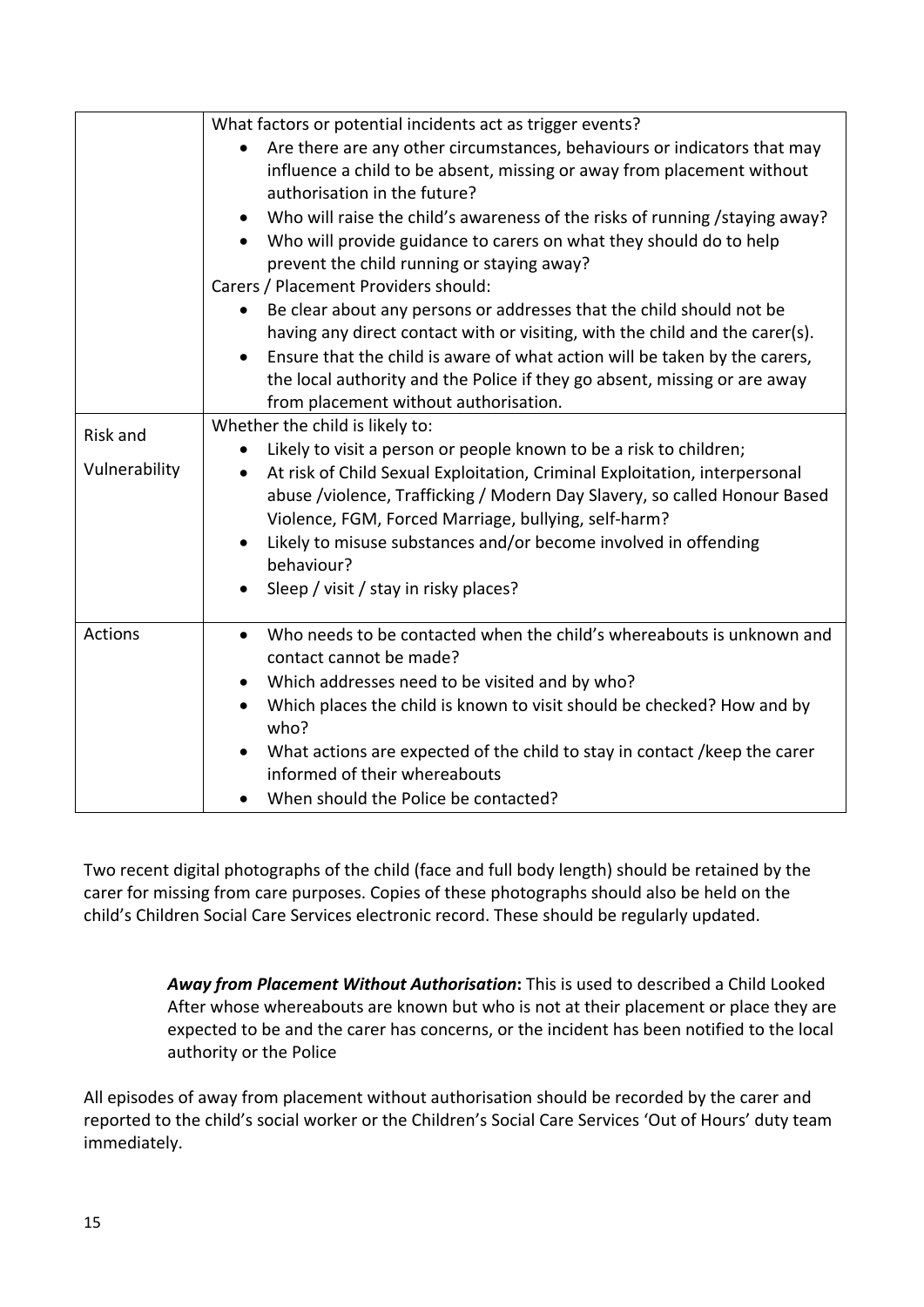If the carer or child's social worker knows of the child's whereabouts they should take all reasonable and practical steps to locate and return the child, keeping their own safety in mind.

The responsibility for managing these types of absences remains with the carer, the child's social worker and the local authority which placed the child.

Children Looked After who are absent or ''away from placement without authorisation'' must be the subject of a continuous local authority risk assessment. During their absence, circumstances may change and carers and agencies need to be in a position to respond accordingly.

An assessment should be made in each individual case as to the length of time that lapses before a Child Looked After who is absent or 'away from placement without authorisation' is reported to the Police as missing from care.

Where there is a difference of opinion between Children's Social Care Services and the Police over the appropriate category of absence, the Police will make the final decision about the Police response.

Local authorities should keep accurate records for all absent, and away from placement without authorisation occurrences relating to a Child Looked After.

The child's Independent Reviewing Officer (IRO) must be informed of all instances of a child Looked After being absent, missing or away from placement without authorisation.

If a Child Looked After is repeatedly away from their placement, the child's individual missing risk assessment and plan must be reviewed and updated to reflect the issues and risk and consideration should be given to arranging an early review of the child's care planning, including whether their current placement remains appropriate.

### *External activity or outings*

If the whereabouts of a child Looked After becomes unknown during an activity which is outside the Local Authority area the child resides in, the carer in charge of the external activity will:

- Take all reasonable steps to try and locate /make contact with the child including a search of the immediate area;
- Notify the local Police force.

The Police force for the area in which the child is reported missing in, and the Police for the area where the child normally resides will decide which Police force will take responsibility for managing the investigation; this will normally be the Police force and division that covers the area where the majority of enquiries are likely to be conducted.

The child's social worker should inform the child's parent, any other person with parental responsibility and the child's Independent Reviewing Officer, so soon as it practical to do so.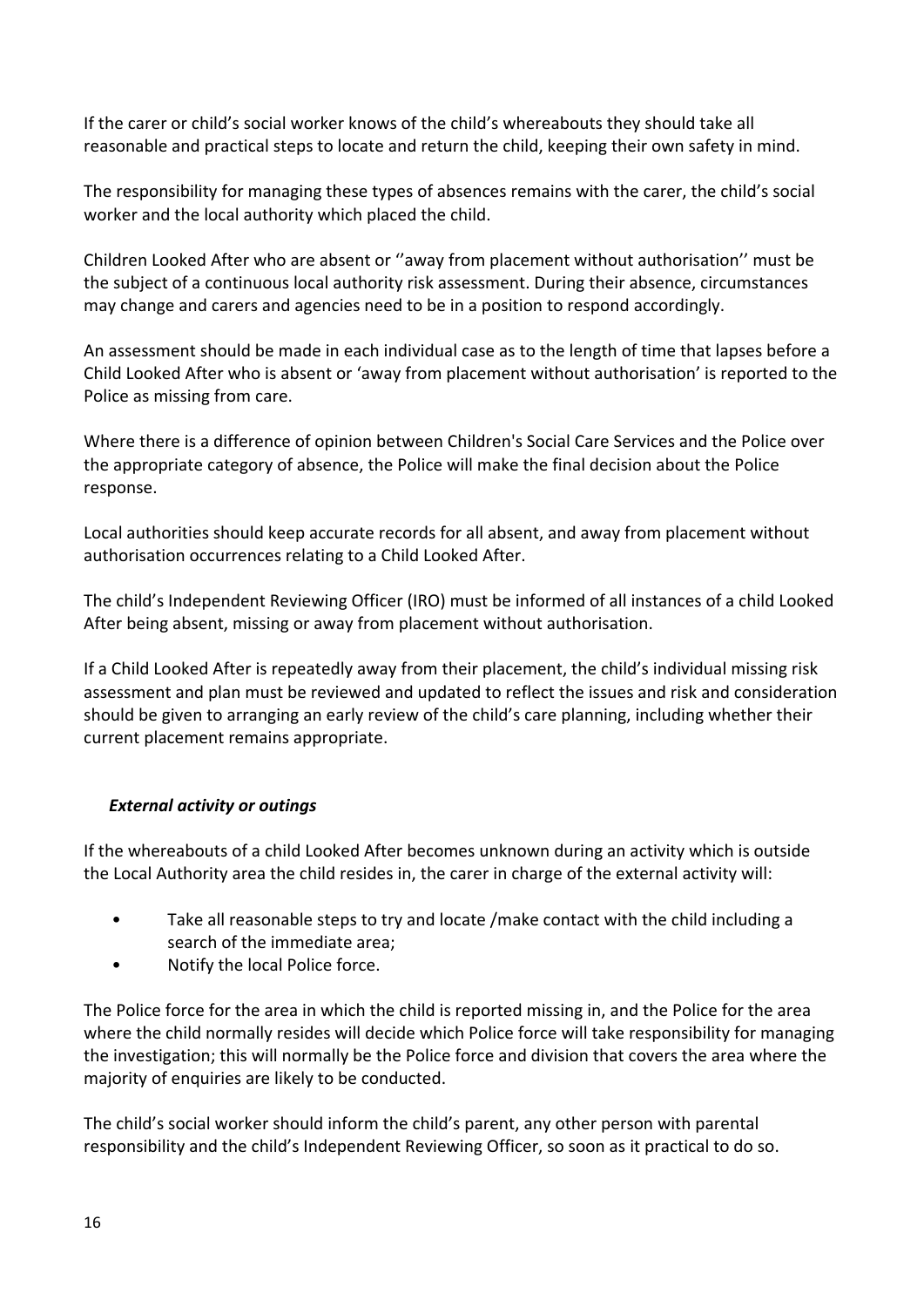#### *Children who are subject to Placement with Parents Regulations*

A child living at home under Placement with Parents Regulations is a Child Looked After.

It is the responsibility of the parent to inform the child's social worker or the Children's Social Care Services "Out of Hours" Service and the Police when it is evident that the child has gone missing. This responsibility should be discussed with the parents before the placement is agreed and it must be part of the Placement Agreement.

The child's social worker must check that the child has been reported as missing to the Police and must record the missing incident on the child's electronic file.

On a child's return, the child's social worker (or an agreed alternative professional) must arrange to visit the child within 72 hours. A return interview must be completed, in line with the local area arrangements.

#### *Missing, absent or away from placement without authorisation - Out of Area Placements*

An Out of Authority Placement is a placement of a child by one local authority:

- In a residential placement that is located in another local authority area, ( the host authority); or
- With foster parents who live in another local authority area.

Before a West Yorkshire child is placed in an out of authority placement, the child's social worker should check with the residential / foster care agency provider that local area protocols are in place which are consistent with this protocol, and if not, that the placement provider agrees to comply with this protocol. The placement provider should be fully informed and an agreement reached regarding what actions are required to be taken if a child is reported as absent, missing or away from placement without authorisation from their placement. The responsible authority must make a record of this on the child's electronic file.

The placement provider /agency should contact the child's social worker or the responsible authority's Out of Hours Service as soon as it is confirmed that a child is absent, missing or away from placement without authorisation

On receiving this information the child's social worker or their team manager should inform the appropriate responsible Children's Social Care Service Manager and the child's Independent Reviewing Officer within 24 hours.

The child's social worker must inform the child's parent or any other person with parental responsibility within 24 hour of the child being reported as absent, missing or away from placement without authorisation.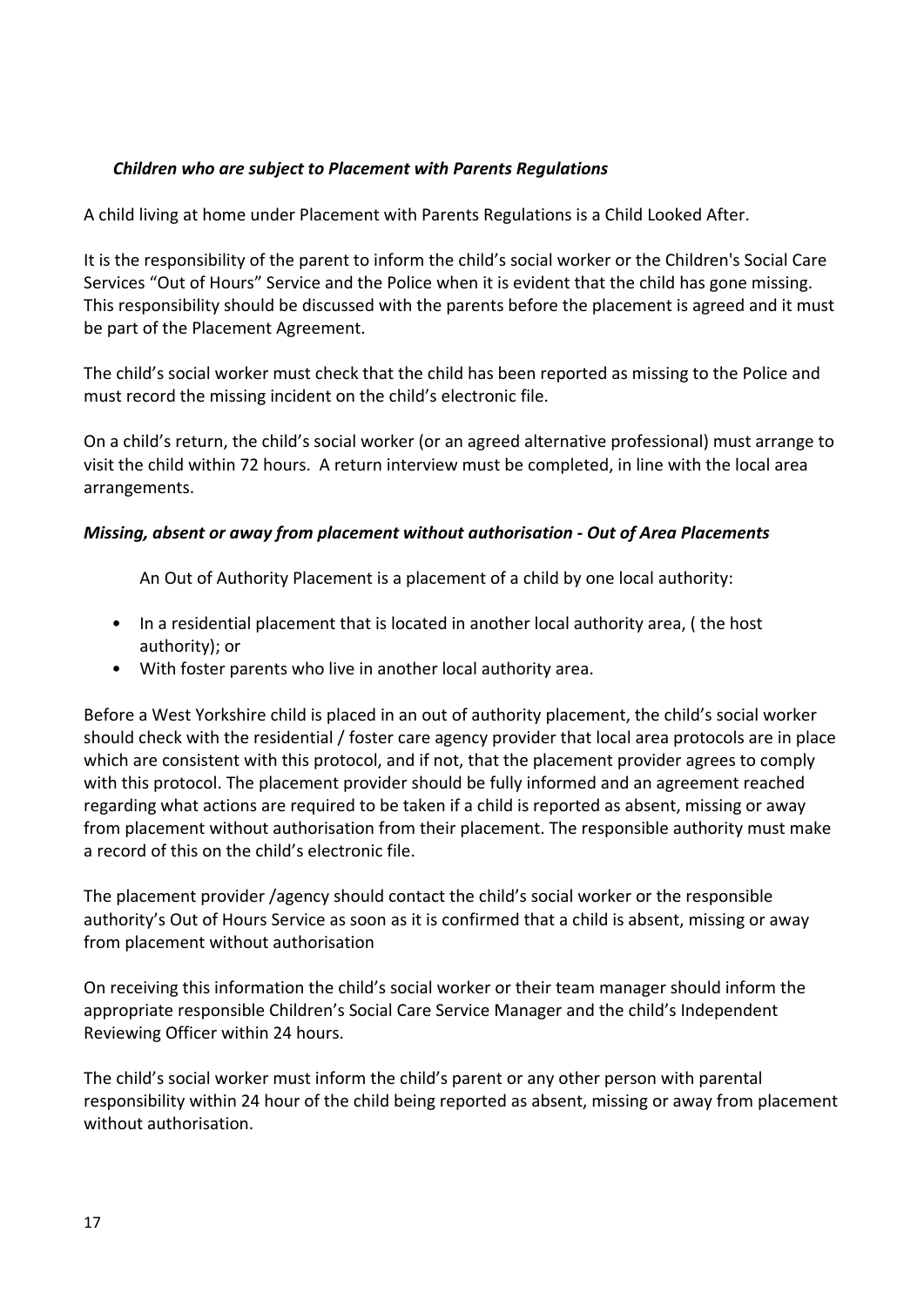An Independent Return Interview must be completed within 72 hours of the child being found / returning. The child's allocated social worker /the responsible local authority, is responsible for requesting that the identified appropriate person /agency completes the interview.

#### *Children Looked After who may have been trafficked from abroad*

Children Looked After who have been exploited and trafficked are at high risk of going missing, and unaccompanied migrant or asylum seeking children whose whereabouts cannot be established after becoming looked should be treated as potential victims of trafficking.

Proportionate safeguarding measures should be put in place to minimise the risk of the child going missing from care, or from being contacted by those who seek to exploit them. These will need to give consideration to the child's accommodation location only being shared on a need to know basis.

See also [Trafficking and Modern Slavery Procedure](http://westyorkscb.proceduresonline.com/chapters/p_safeg_traff_ch.htm) 

## **13. Media**

The Police have responsibility for considering whether to use or inform the media regarding children being missing.

However when the child is looked after by the local authority, discussions regarding the use of the media must take place between senior representatives from the Police and local authority to agree a media strategy. Unless it is absolutely necessary, the child should not be identified as a Child Looked After.

Where agreement over publicity cannot be reached between the Police and the Local Authority, the ultimate decision regarding the use of publicity rests with the Police.

In all other cases where a missing child has a local authority social worker, the Police should liaise with /inform the child's social worker and the child's parents / carers prior to any publicity.

## **14. Multi Agency Missing Planning Meetings and Missing Safety Plans**

A child who is repeatedly absent, away from their placement without authorisation and /or missing should not be viewed as a normal pattern of behaviour.

If any child is repeatedly absent, missing, or away from placement without authorisation, a multiagency meeting should be held and a Missing Safety Plan developed.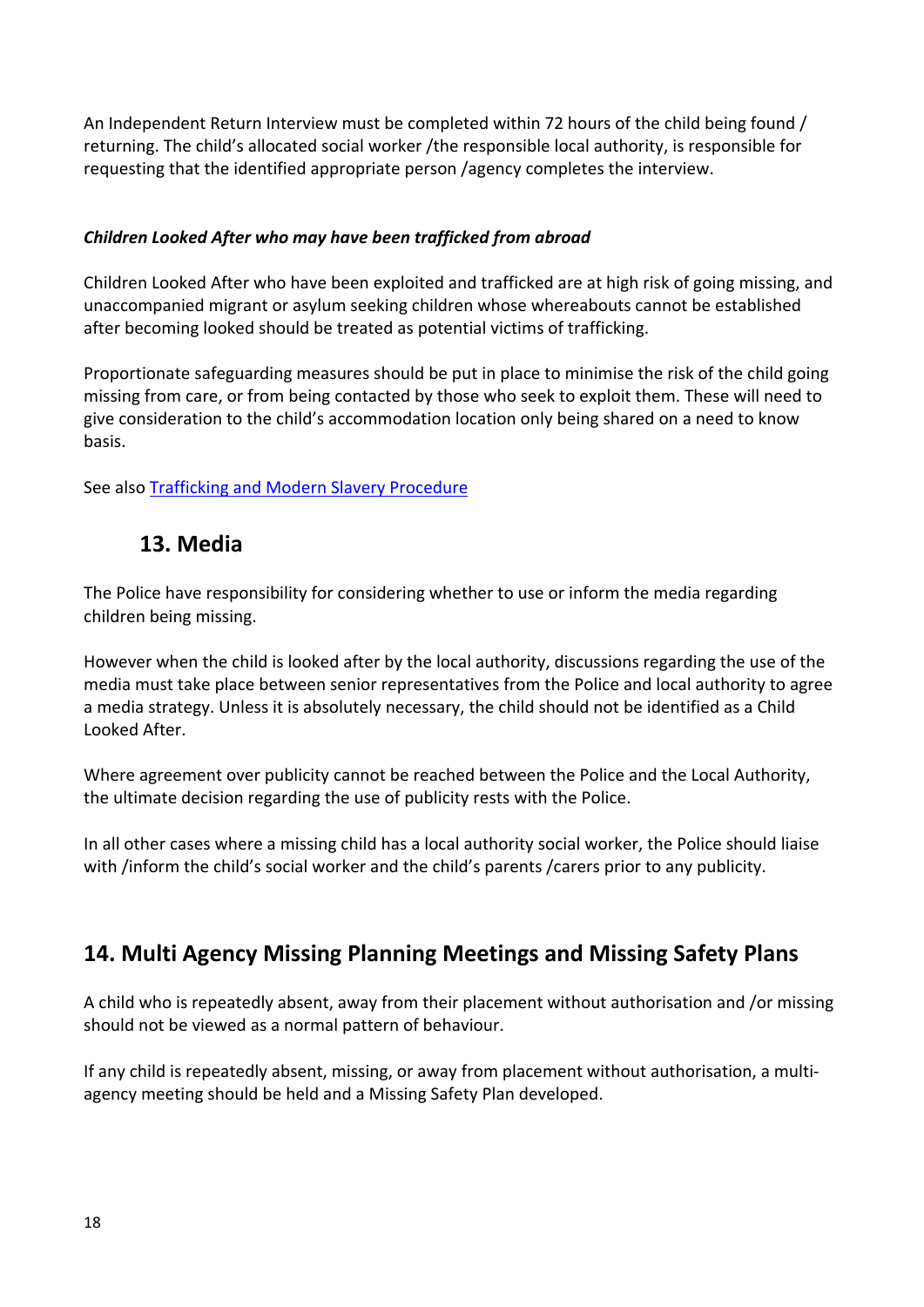If another type of multi-agency professional planning meeting is already in place, these can be utilised to incorporate discussions relating to the child's missing occurrences and to formulate a missing safety plan, rather than hold a separate meeting.

A Missing Safety Meeting should:

- Consider the 'push and pull factors for the child, which are assessed to be influencing absent, missing or away from placement without authorisation occurrences;
- Review the action taken to reduce the risk to the child, their vulnerability and future absent /missing occurrences;
- Review missing and absent occurrences, to determine if there is a pattern to the occurrences, who the child visits /associates with when absent/missing/away from placement without authorisation;
- Identify what action now needs to be taken, by who and timescales;
- Identify the most appropriate person to undertake Independent Return Interviews with the child when they are found or return;
- Review what the child has shared in their return interviews and take what the child and their parent /carer is saying into account;
- Consider whether it is appropriate and safe to return the child to their home address and consider if there is a need for alternative accommodation to be identified;
- Agree Missing Safety Plans; and
- Accurate decisions of records should be made.

A Missing Safety Plan should include:

- A missing Risk Assessment;
- A reporting strategy which should include guidance to parents/carers as to when to report the child as absent and when to report them as missing;
- Outline the minimum enquiries to be conducted by the local authority, parents or carers, prior to reporting the child as missing;
- Recommendations on the minimum enquiries to be conducted by the Police;
- A Return Interview strategy, and
- An intervention strategy to address long-term risk and vulnerability factors.

Missing interventions seek to reduce the risks that a child may be exposed to and prevent the likelihood of further incidents of the child being absent / missing / away from placement without authorisation.

Common intervention strategies include:

• Disrupting the child's contact with adults or peers suspected of being involved in grooming, abuse, coercion, trafficking, violence, use and supply of illegal substances, illegal activities and exploitation;